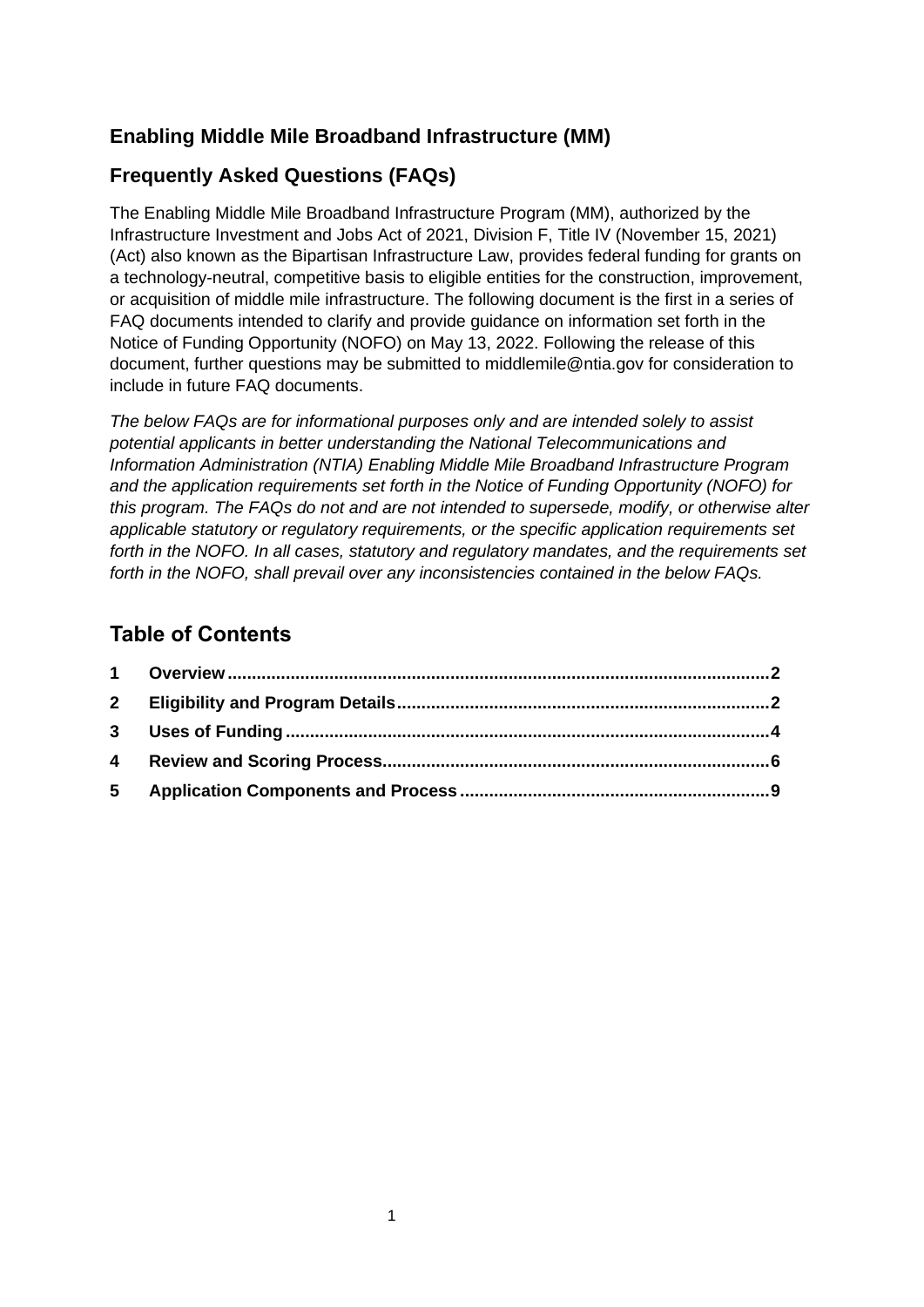# **1 Overview**

## **1.1 What is middle mile infrastructure?**

As defined in Section I.B.9 of the NOFO, middle mile infrastructure means any broadband infrastructure that does not connect directly to an end-user location, including an anchor institution; and includes— (i) leased dark fiber, interoffice transport, backhaul, carrier-neutral internet exchange facilities, carrier-neutral submarine cable landing stations, undersea cables, transport connectivity to data centers, special access transport, and other similar services; and (ii) wired or private wireless broadband infrastructure, including microwave capacity, radio tower access, and other services or infrastructure for a private wireless broadband network, such as towers, fiber, and microwave links.

#### **1.2 Why is middle mile infrastructure important, and how does middle mile infrastructure impact broadband services?**

As described in Section I.A of the NOFO, middle mile infrastructure does not reach the end user's location, but typically aggregates large quantities of traffic for carriage between points that can be relatively close together or far apart. Middle mile infrastructure might carry traffic via undersea cable to remote locations such as Hawaii or American territories and possessions elsewhere in the Pacific, may "backhaul" wireless traffic from an antenna mounted on a tower to the provider's wired network, may bring the internet to previously unserved Tribal or Native lands, or may simply connect neighboring towns. Middle mile connections are crucial to broadband connectivity.

## **1.3 What types of entities offer middle mile services?**

As described in Section I.A of the NOFO, middle mile services might be offered by a wide range of entities, from traditional Internet Service Providers, large technology companies that do not offer retail broadband at all, or electric utilities that increasingly recognize their capability to transform the communications market.

## **1.4 What is the Enabling Middle Mile Broadband Infrastructure Program?**

As described in Section I of the NOFO, the Enabling Middle Mile Broadband Infrastructure Program (Middle Mile Grants Program) provides federal funding for grants on a technologyneutral, competitive basis to eligible entities for the construction, improvement, or acquisition of middle mile infrastructure.

### **1.5 Why is the federal government funding middle mile infrastructure?**

As described in Section I.A of the NOFO, too many Americans are cut off from the opportunities that high-speed internet makes possible. Funded by the Bipartisan Infrastructure Law and administered by the Department of Commerce's National Telecommunications and Information Administration (NTIA), the Middle Mile Grants Program is a program to expand middle mile infrastructure and to reduce the cost of connecting unserved and underserved areas. Middle mile infrastructure broadly refers to the mid-section of Internet infrastructure that carries large amounts of data at high speeds over long distances. This program will also increase the resilience of Internet infrastructure.

# <span id="page-1-0"></span>**2 Eligibility and Program Details**

### **2.1 Who can apply for funding under the Middle Mile Grants Program?**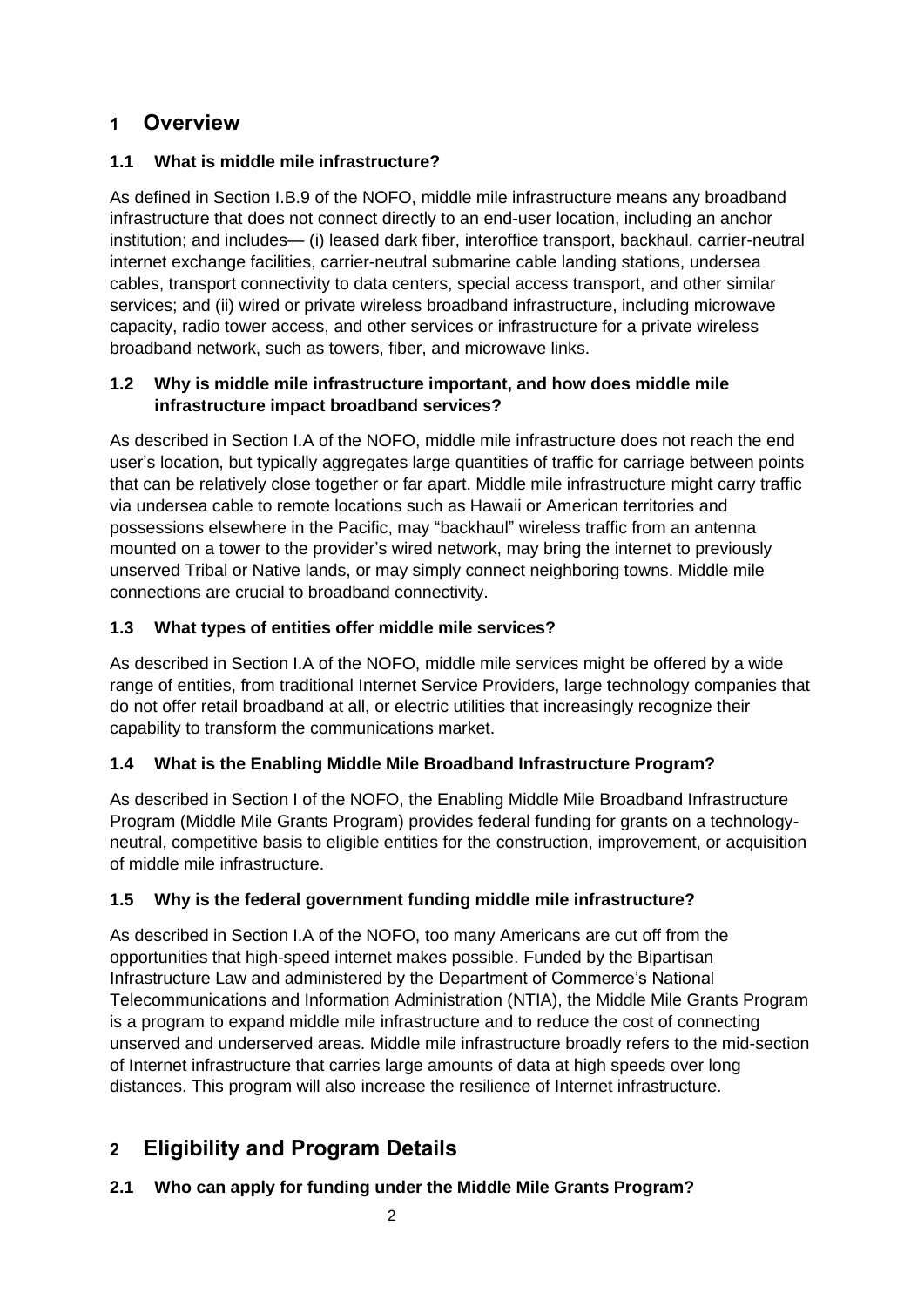As defined in Section I.B.9 of the NOFO, a State, political subdivision of a State, Tribal government, technology company, electric utility, utility cooperative, public utility district, telecommunications company, telecommunications cooperative, nonprofit foundation, nonprofit corporation, nonprofit institution, nonprofit association, regional planning council, Native entity, or economic development authority; or a partnership of two or more entities described above can apply for funding under the Middle Mile Grants Program as an eligible entity.

#### **2.2 What is the cost sharing or matching requirement for eligible entities, and what type of matching funds count towards the cost sharing or matching requirement?**

As described in Section III.C of the NOFO, the amount of a middle mile grant awarded to an eligible entity may not exceed 70% of the total project costs. This means that there is a 30% match requirement. This is one of the law's threshold eligibility criteria for the Middle Mile Grants Program. Exceptions to matching requirements will not be entertained except for grants made to Tribal Governments and Native entities.

Matching funds may be in the form of either cash or in-kind contributions. In-kind contributions are non-cash donations of property, goods, or services, which benefit a federally assisted project. In-kind contributions could include employee or volunteer services; equipment; supplies; indirect costs; computer hardware and software; and use of facilities.

#### **2.3 What are the requirements for eligible entities related to fair labor practices?**

As described in Section III.H of the NOFO, applicants must have a demonstrated record of and plans to be in compliance with federal labor and employment laws and must provide:

- Information on the record of compliance with federal labor and employment laws for applicant and any other participating entities;
- Certification from Officer / Director-level employee evidencing consistent past compliance with applicable federal labor and employment laws;
- Written disclosure of any instances in which the applicant has been found to have violated applicable laws; and
- Written plan for ensuring compliance with Federal labor and employment laws across applicant and its contractors and subcontracts.

#### **2.4 What are the requirements for eligible entities related to objectives for a highly skilled workforce?**

As described in Section III.I of the NOFO, applicants must make appropriate investments to develop a skilled and diverse workforce, including:

- Description of how applicant will use a highly trained workforce capable of carrying out Middle Mile Grants Program work in a manner that is safe and effective;
- Description of the applicant's participation in partnerships that provide skillsbased training and wrap-around services to support workers;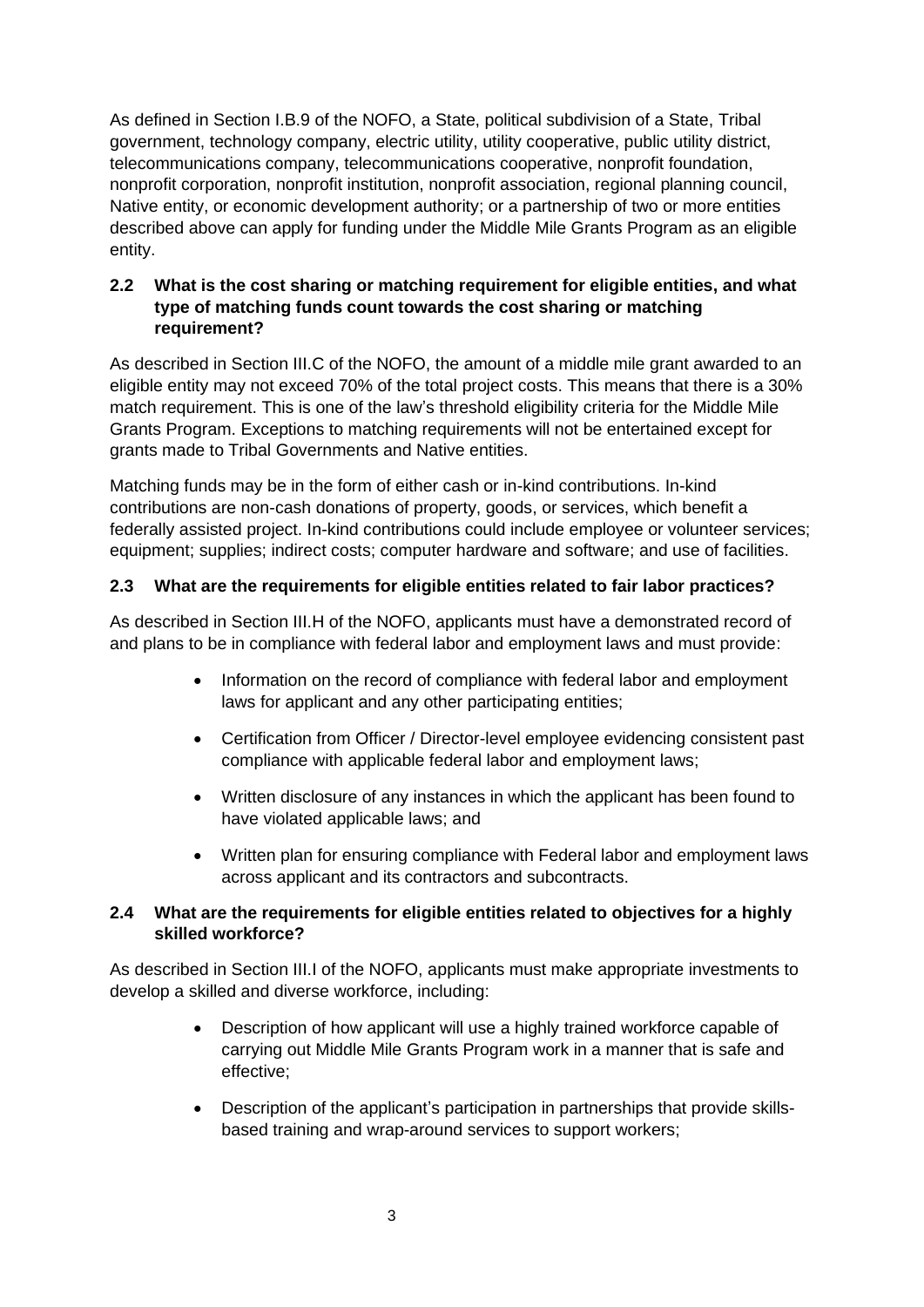- Description of how the applicant will ensure job opportunities created by broadband funding programs are available to a diverse pool of workers; and
- Description of other workforce development activities (e.g., Registered Apprenticeships, hiring of local workers, etc.).

#### **2.5 What are the requirements for eligible entities related to climate resilience?**

As described in Section III.K of the NOFO, applicants must demonstrate that they sufficiently account for current and future weather- and climate-related risks, including:

- Identifying geographic areas for an initial hazard screening and time scales for such screenings;
- Identifying the most important weather and climate hazards in these areas;
- Characterizing risks to new middle mile infrastructure for 20 years following deployment;
- Identifying how the proposed plan will avoid or mitigate the risks identified; and
- Detailing the applicant's plans for periodically repeating this process over the life of the project.

# <span id="page-3-0"></span>**3 Uses of Funding**

#### **3.1 How much funding is available under the Middle Mile Grants Program, and how much funding will be awarded per grant?**

As described in Section II.A and II.C of the NOFO, NTIA will make up to \$980M available for federal assistance under the middle mile grants program. NTIA retains 2% of the appropriated funds to support the administration of the grant program, from pre-award, through application review, and post award.

NTIA expects to make awards under this program within \$5M to \$100M per grant. This range is not a required minimum or maximum, but eligible entities requesting amounts for projects outside of this range must provide a reasonable explanation for the variance in their project size.

#### **3.2 What are the eligible uses of funding for Middle Mile grants?**

As described in Section IV.I.1 of the NOFO, grants can be used for the construction, improvement, or acquisition of middle mile infrastructure. Examples of eligible uses of funds include the construction, improvement, and/or acquisition of facilities and telecommunications equipment, engineering design, permitting and work related to environmental, historical and cultural reviews, personnel costs, including salaries and fringe benefits for staff and consultants (e.g., project managers, subject matter experts, financial analysts, accountants, attorneys), select pre-application expenses <\$50,000 incurred after NOFO publication and before to grant award, and other costs necessary to programmatic activities, excluding ineligible costs. This list is not exhaustive.

### **3.3 What is the program's period of performance?**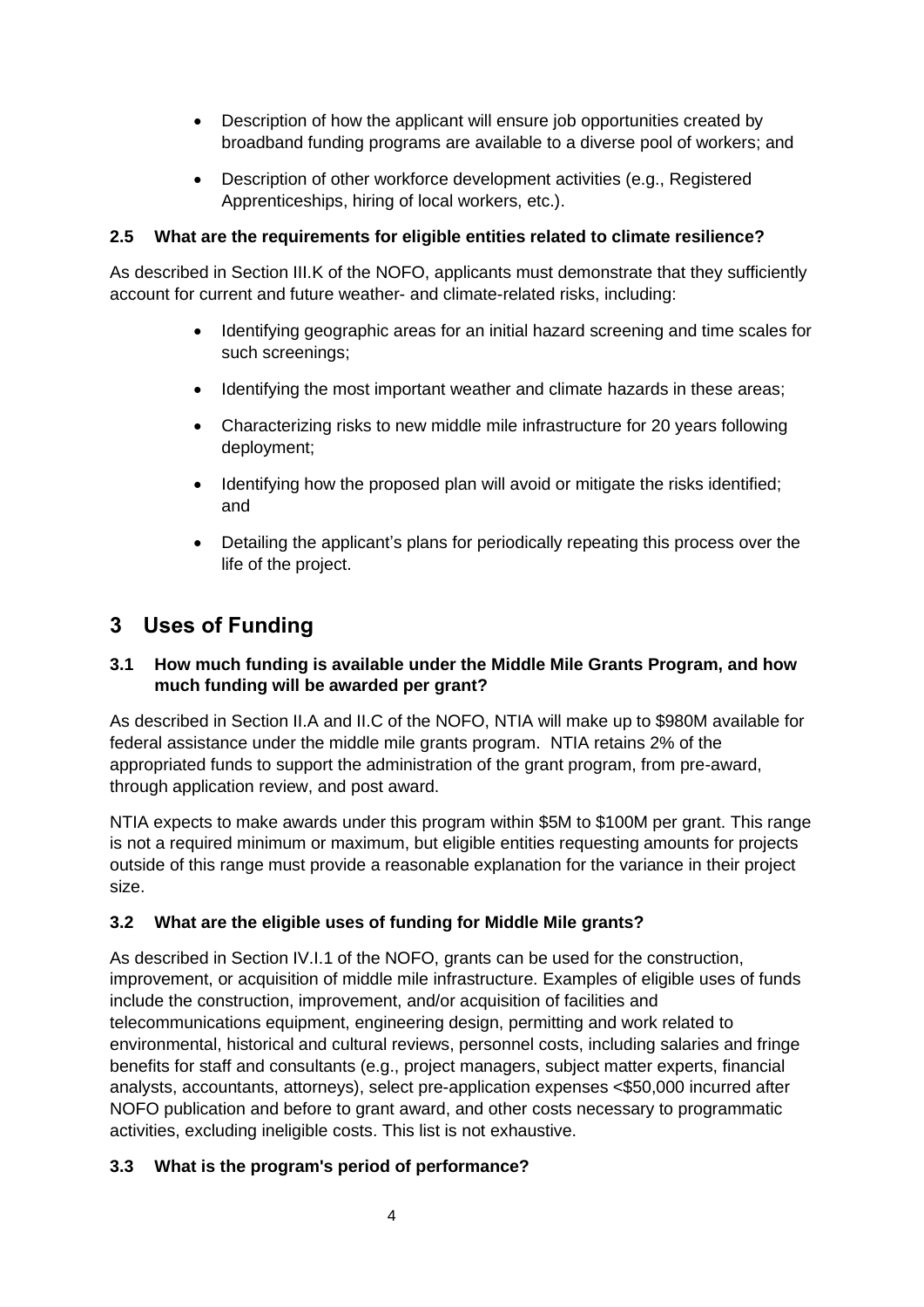As described in Section II.B of the NOFO, the program's period of performance ends five years after funds are made available with a potential 1-year extension if the applicant certifies that:

- The eligible entity has a plan for use of the grant funds;
- The project to build out middle mile infrastructure is underway; or
- Extenuating circumstances require an extension of time to allow completion of the project to build out middle mile infrastructure.

Requests for extensions will be granted at the sole discretion of the Assistant Secretary.

#### **3.4 How quickly does the project need to be completed, and what are the buildout milestones during implementation?**

As described in Section III.D of the NOFO, the eligible entity must complete 40% of project miles by the end of the 2nd year after the award date, 60% of project miles by the end of the 3rd year after the award date, 80% of project miles by the end of the fourth year after the award date, and 100% of project miles by the end of the fifth year after the award date. If an extension for the period of performance is granted, the Assistant Secretary will modify any milestones as necessary.

#### **3.5 What are the requirements for materials to be produced in the US?**

As described in Section VI.D.6 of the NOFO, all funds made available through the Middle Mile Grants Program for broadband infrastructure must comply with the Build America, Buy America Act. The Build America, Buy America Act requires that all of the iron, steel, manufactured products, and construction materials used in the project are produced in the United States unless a waiver is granted.

#### **3.6 What are the reporting requirements related to the use of funds?**

As described in Section VI.E of the NOFO, an eligible entity that receives an award shall submit a biannual report that:

- Describes how the eligible entity expended the funds and includes all required financial reporting information;
- Certifies that the eligible entity complied with the requirements of the Infrastructure Act and the Middle Mile Grants Program;
- Describes whether the Project prioritizes local hires;
- Describes whether the Project has a Community Benefit Agreements and includes a description of such agreement if present;
- Identifies each subrecipient that received a subgrant or subcontract from the eligible entity and a description of the specific project for which grant funds were provided;
- Provides technical progress reporting information; and
- For projects over \$5 million in expected total cost, there are additional reporting requirements.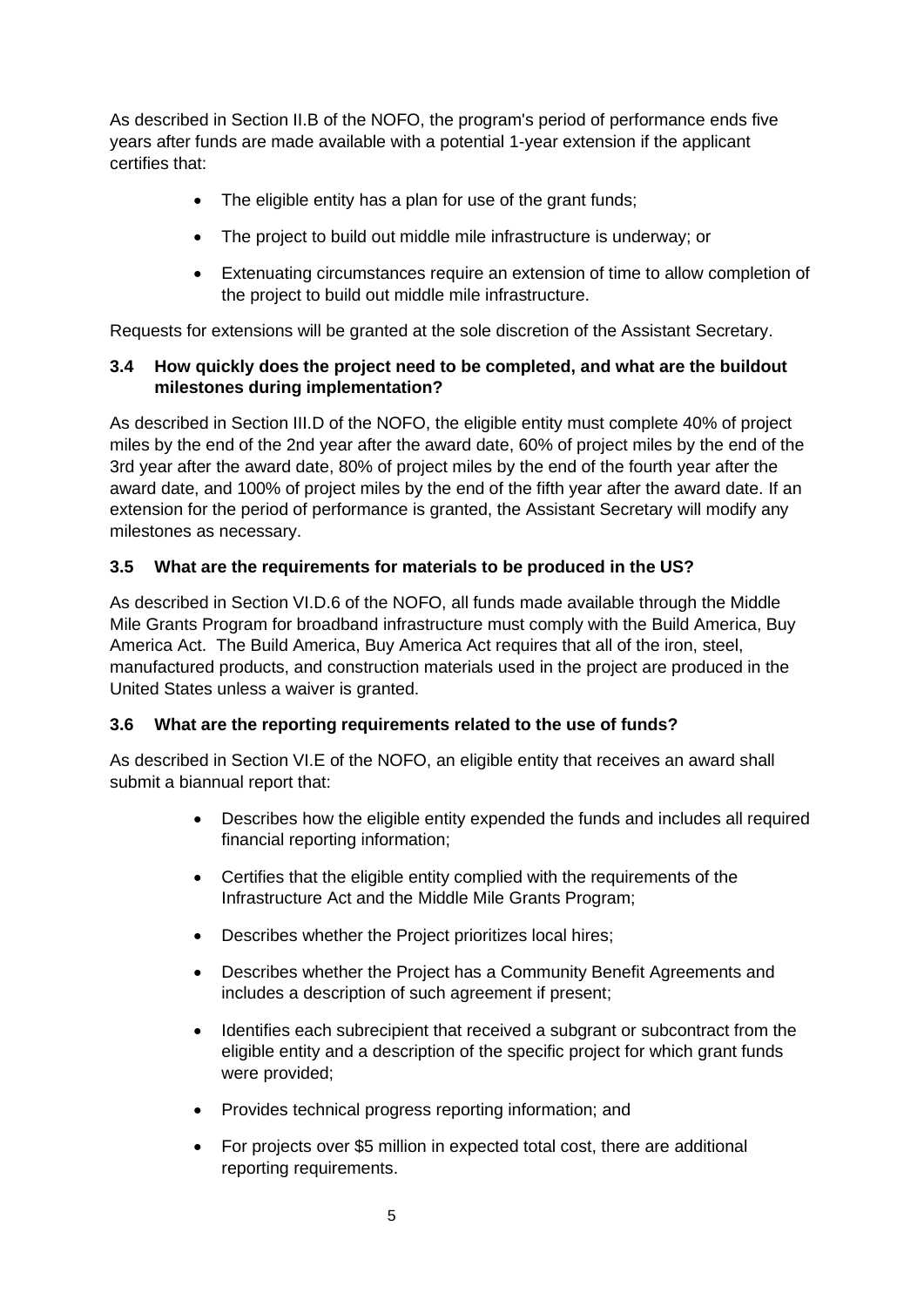The above biannual report requirements are in addition to (1) reporting requirements found in 2 CFR part 200 and (2) requirements that an applicant that receives a middle mile grant award shall share the location of all middle mile broadband infrastructure constructed, improved, or acquired using such grant with the Assistant Secretary, the Commission, any Tribal government with jurisdiction over the area that will be served by the infrastructure, and the State broadband office for the State in which the area that will be served by the middle mile infrastructure is located, in accordance with and subject to the provisions of Section 60401(e)(3)(B)(ii) of the Infrastructure Act.

# <span id="page-5-0"></span>**4 Review and Scoring Process**

#### **4.1 What are the steps in the Middle Mile Grants Program review process?**

As described in Section V.A of the NOFO, the key steps in the Middle Mile Grants Program review process include:

- Administrative and Eligibility Review;
- Merit Review; and
- Programmatic Review.

#### **4.2 What is the Administrative and Eligibility Review, and what eligibility criteria are assessed during this step?**

As described in Section V.A.1 of the NOFO, during the Administrative and Eligibility Review, NTIA will ensure applicants are eligible by assessing (1) application completeness and (2) the Eligible Entity meets eligibility criteria.

The five eligibility criteria include:

- Demonstrate that it is capable of carrying out a proposed project in a competent manner, including by demonstrating that the eligible entity has the financial, technical and operational capability to carry out the proposed project and operate the resulting middle mile broadband network (detail below);
- Certify that the project will be capable of supporting retail broadband service;
- Commit to non-Federal cost share of no less than 30% of the total project cost; only Tribal governments and Native entities may request a partial or complete waiver;
- Make a binding commitment to prioritize at least one of the following: (1) Connect Middle Mile infrastructure to last mile networks in unserved areas, (2) connect non-contiguous trust lands; or (3) offer wholesale broadband service at reasonable rates on a carrier-neutral basis; and
- Offer interconnection in perpetuity, where technically feasible without exceeding current or reasonably anticipated capacity limitations, on reasonable rates and terms.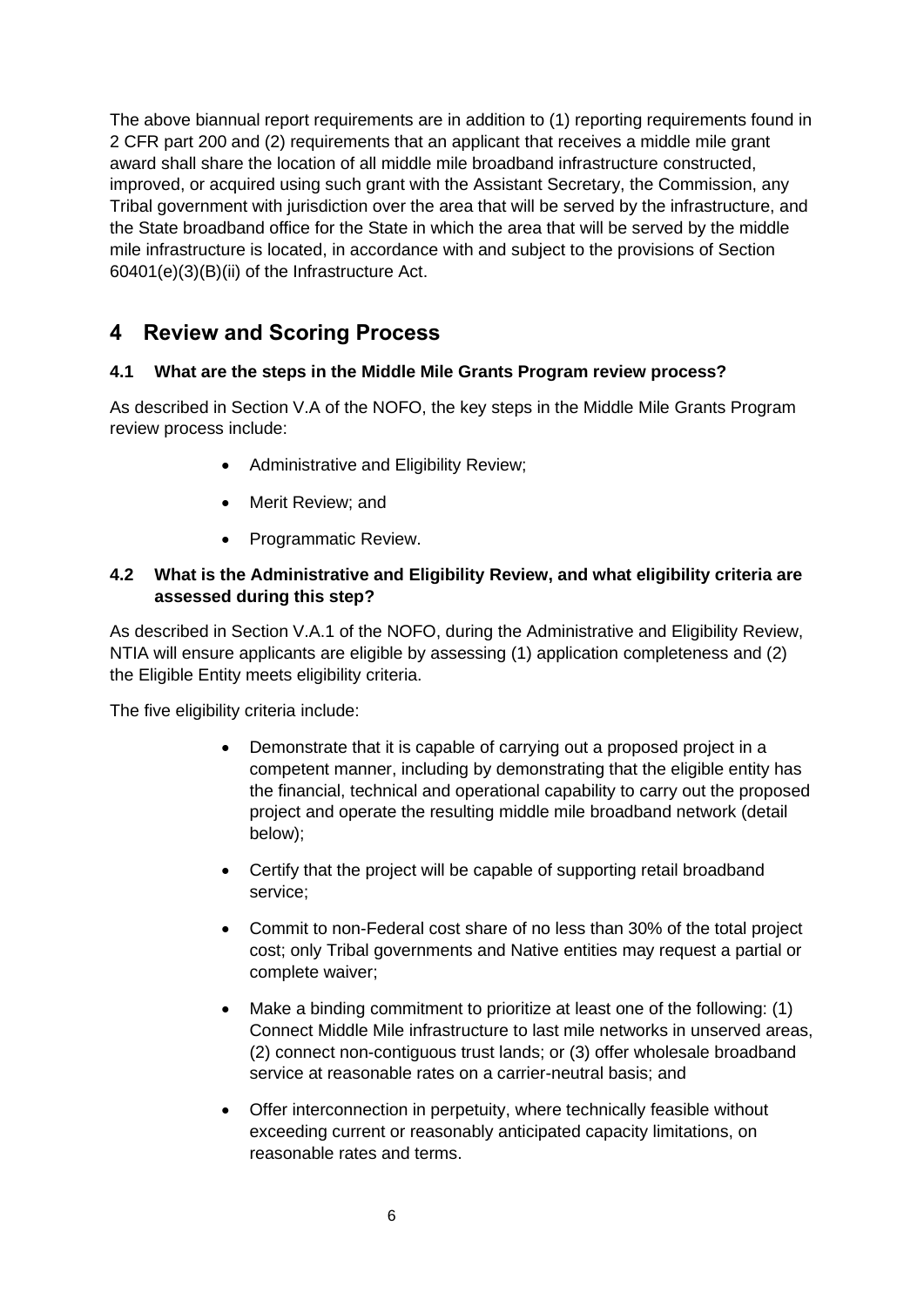In order to demonstrate it can carry out the proposed project in a competent manner and has the capabilities to carry out the proposed project, each eligible entity must demonstrate they meet the following six program application qualifications:

- Financial capability: Certification attesting to financial qualification, a letter of credit, and financial statements for past 3 years;
- Managerial capability: Resumes for key personnel, org chart(s), and a narrative describing managerial readiness;
- Technical capability: Certification and other documentation attesting to and demonstrating technical qualification, a network design diagram, project costs, infrastructure build-out timeline and milestones for implementation, and a capital investment schedule;
- Compliance with laws: Certifications and other documentation attesting to and demonstrating compliance with all applicable federal, State, and local laws;
- Operational capability: Certification and other documentation attesting to and demonstrating operational qualification and additional certifications if applicant has operated select types of services in the past; and
- Ownership: Ownership information, including name address and citizenship of any party with >10% stock in applicant.

#### **4.3 What is the Merit Review, and what criteria is assessed during Merit Review?**

As described in Section V.A.2 of the NOFO, during the Merit Review, objective reviewers will evaluate applications across two categories of criteria and calculate the resulting score:

Project purpose and benefits (60 points)

- Deploy to un- or underserved areas or improve affordability in existing markets (20 points)
- Offer non-discriminatory interconnection in perpetuity, where feasible (10 points)
- Offer open access to the funded infrastructure in perpetuity (10 points)
- Provide other benefits (e.g., redundancy, direct interconnect facilities) (10 points)
- Meet community's needs and complete project in two-year period (10 points)

Project sustainability (40 points)

- Organizational capability to complete the specifical project proposed (5 points)
- Reasonableness of applicant's proposed budget (10 points)
- Project's fiscal sustainability beyond the award period (10 points)
- Contribute a non-federal cost share >30% based on a sliding scale with 5 points for 30-40%, 10 points for 41-50%, and 15 points for >50% (15 points)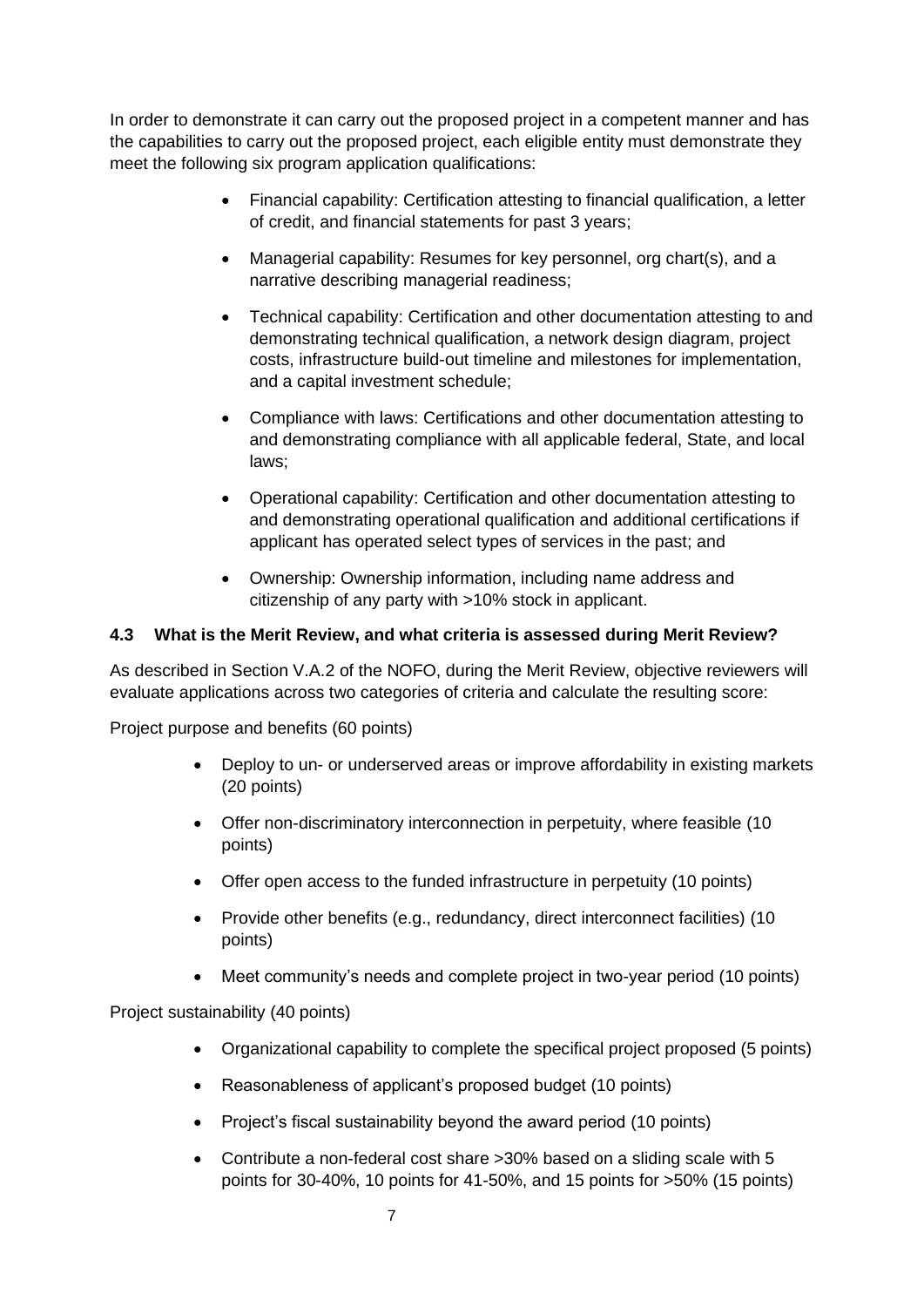These objective merit reviewers are federal employees or non-federal persons who have demonstrated expertise in the programmatic and technical aspects of the Middle Mile Grant Program.

#### **4.4 What is the prioritization process for applications to proceed from Merit Review to Programmatic Review?**

As described in Section V.A.3.a of the NOFO, applications will be prioritized for Programmatic Review as follows:

- Applications with score ≥80 during Merit Review and that meet at least two of the five statutory criteria, per Section 60401(d)(2);
- Other applications with score ≥80 during Merit Review; and then
- Applications with score <80 during Merit Review but meet at least two of the five statutory criteria.

The five statutory criteria that impact prioritization of applications after merit review include:

- Fiscal sustainability;
- Non-discriminatory interconnect;
- Identification of last mile providers that have (i) expressed written interest in interconnection; and (ii) sustainable business plans or adequate funding for interconnection;
- Supplemental investments or in-kind support; and
- Benefits to national security interests of the US and the Department of Defense.

#### **4.5 What is the Programmatic Review, and what criteria are assessed during Programmatic Review?**

As described in Section V.A.3.b of the NOFO, the Programmatic Review includes NTIA asking applicants to submit additional information to confirm eligibility or Merit Review score, if applicable. Then, NTIA calculates weighted scores (i.e., multiply Merit Review by 1.0x to 1.8x) to reflect project's ability to:

- Reduce end-user prices:
- Reduce latency in remote or insular areas;
- Benefit priority areas groups;
- Benefit unserved areas or Tribal Lands;
- Connect unserved anchor institutions;
- Comply with select requirements;
- Demonstrate climate resilience; and
- Proposed community benefit agreements.